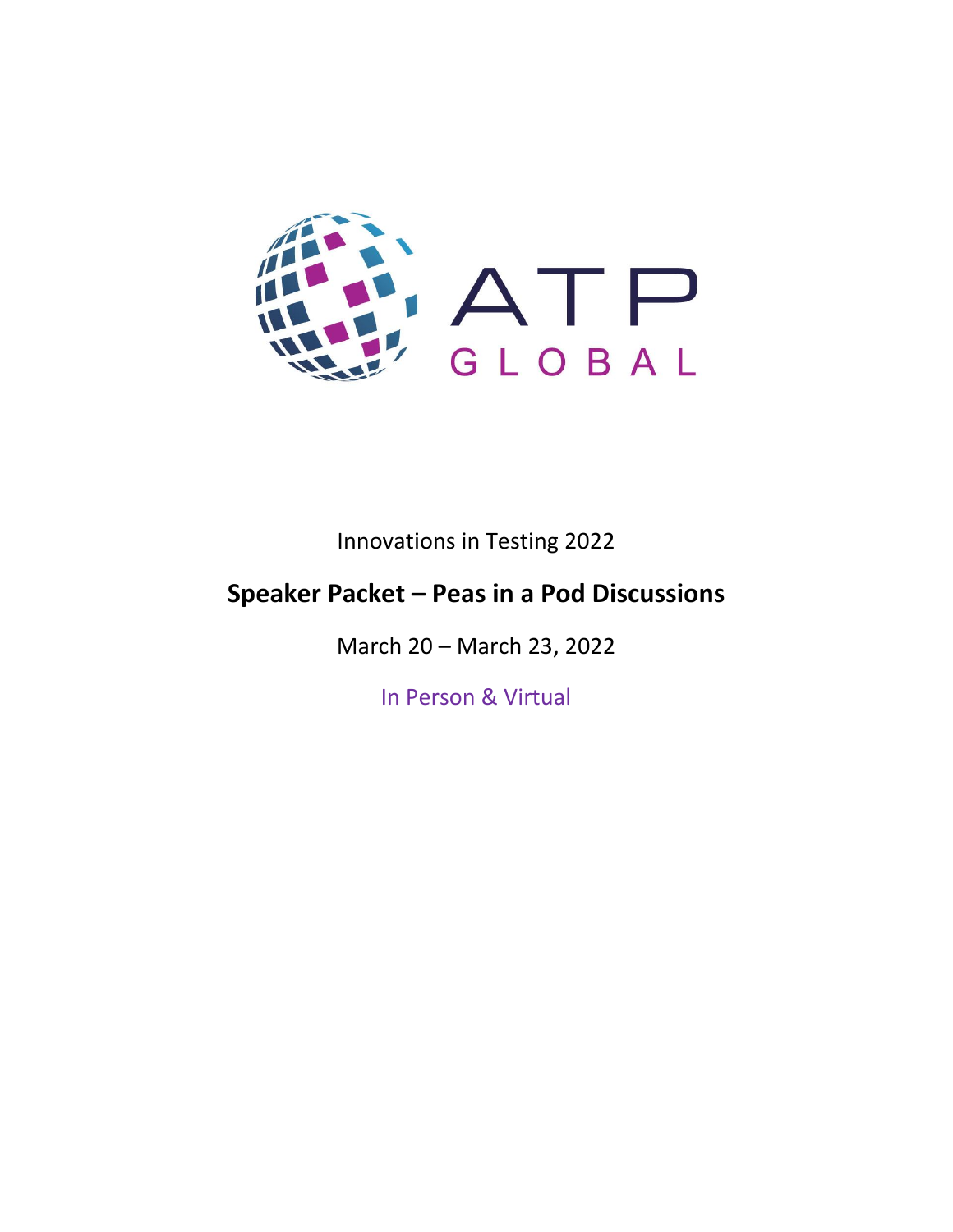

Dear Conference Speaker:

Thank you for agreeing to serve as a speaker for the upcoming Innovations in Testing Conference to be held March 20 – March 23, 2022. We greatly appreciate your contribution and look forward to a very successful conference!

### **What does hybrid mean for Innovations in Testing?**

It means that the conference is being planned as a fully, in person experience in sunny Orlando Florida, with informative content, exhibit hall, and networking opportunities galore! Our Orlando delegates will benefit from both the in-person content and experiences, while having the ability to choose to take part in the content and events streaming virtually as described above.

It also means that some of the incredible in person content, as well as virtual only content, will be made available to all online attendees. But content is only part of the Innovations in Testing experience. Virtual attendees will have the chance to learn from and connect with the sponsors, engage in virtual networking opportunities, and participate in discussions around industry challenges and opportunities.

### **What if you're presenting virtually but want to attend in person?**

If you're presenting a session virtually, we would still love to have you with us in person! We will have space set aside for presenters to present their session virtually. This shared space will have internet, tables/chairs, and other basics to provide you with a space that is comfortable. You will be responsible for bringing earphones as the space is not completely private.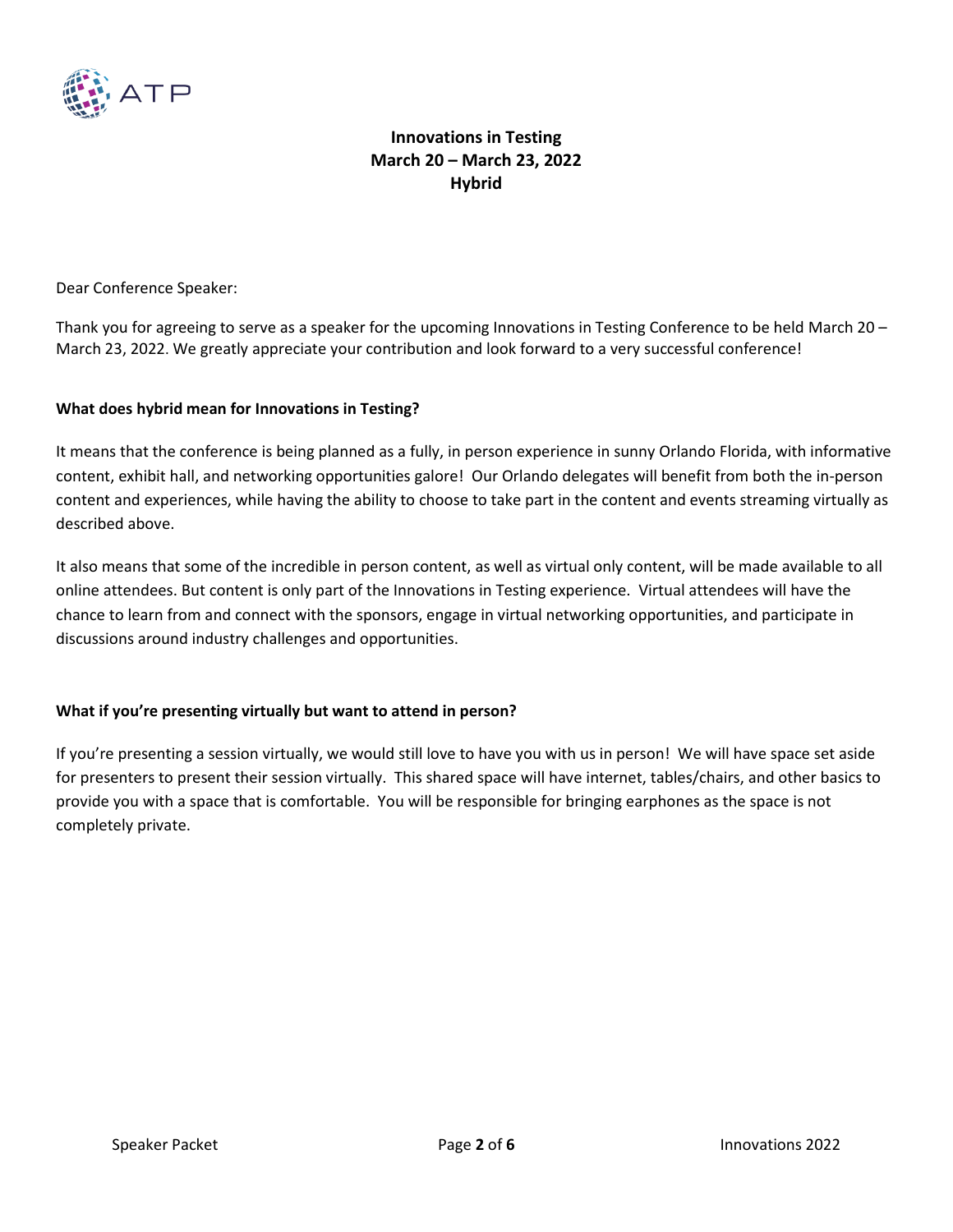

Enclosed you will find the following information:

| • Table of Deadlines                              |  |
|---------------------------------------------------|--|
| • About your Session Type & Conference Essentials |  |
| • Speaker Registration                            |  |
| • Hotel Information                               |  |

### **Below is a table of items and upcoming deadlines for your reference.**

| <b>ACTIVITY:</b>                                 | <b>DEADLINE:</b>                                                                      | Return via:                                   |
|--------------------------------------------------|---------------------------------------------------------------------------------------|-----------------------------------------------|
| Complete Online<br><b>Presentation Agreement</b> | October 26, 2021                                                                      | <b>Click here for presentation agreement</b>  |
| Register for the Conference                      | December 10, 2021 (Note: This is<br>also the deadline for early bird<br>registration) | http://innovationsintesting.org/register.aspx |
| Email Most Recent Bio                            | March 5, 2022                                                                         | atp@designingevents.com                       |
| Send Final PowerPoint<br>Presentation            | March 7, 2022                                                                         | atp@designingevents.com                       |
| **Make Hotel Reservation                         | February 25, 2022                                                                     | See page 6 for more information               |

\*\*The Hotel Reservation Cut Off Date is for in-person attendees.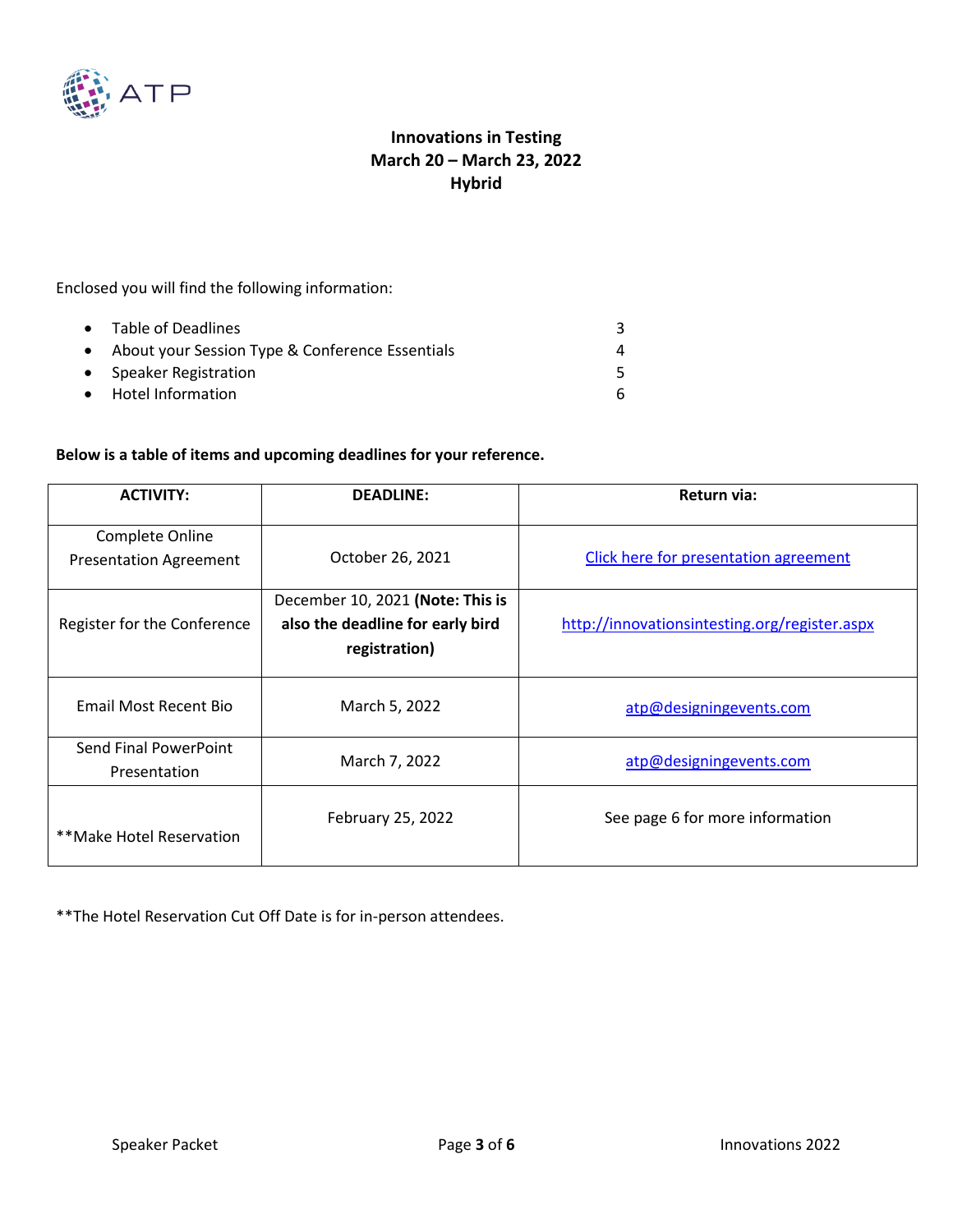

### **About your Session Type & Conference Essentials**

#### **About your Session Type**

**Peas in a Pod Discussion**: Whether your session is in person or virtual, all Peas in a Pod Discussions are informal live conversations with fellow conference goers who share common interests. Pods do not include presentations. There are no slides. This is all about direct engagement and exploration of ideas. Peas in a Pod Discussions should not have more than 2-3 facilitators.

Discussions that focus on the commercial intent of a product or a service are not permitted.

### **When does the conference start/conclude?**

The conference begins on Sunday, March 20th, 2022 at 5:00 PM EST with the First Time Attendee Reception and Remarks and concludes at 12:15 PM EST on Wednesday, March 23rd with our closing General Session. *We will email presenters with their date and time for their conference session in the coming months.* 

#### **Conference Location:**

- **In-Person/Virtual**
	- o If you are attending **in-person**, the 2022 Innovations in Testing Conference will be held at the Hyatt Regency Orlando:
		- **Hyatt Regency Orlando 9801 International Drive Orlando, FL 32819 (407) 284-1234**
	- o If you are attending **virtually**, the 2022 Innovations Conference will be streamed through Attendify. Platform links and speaker links will be provided closer to the conference.

#### **Do I need to register for the conference?**

• Yes, please register online at [http://innovationsintesting.org/register.aspx.](http://innovationsintesting.org/atp2022/register.aspx) You are encouraged to register as early as you can, but no later December 10, 2021. Registration is required to present at this year's conference. **Please note the early bird discount will apply if you register prior to December 10th, 2021.**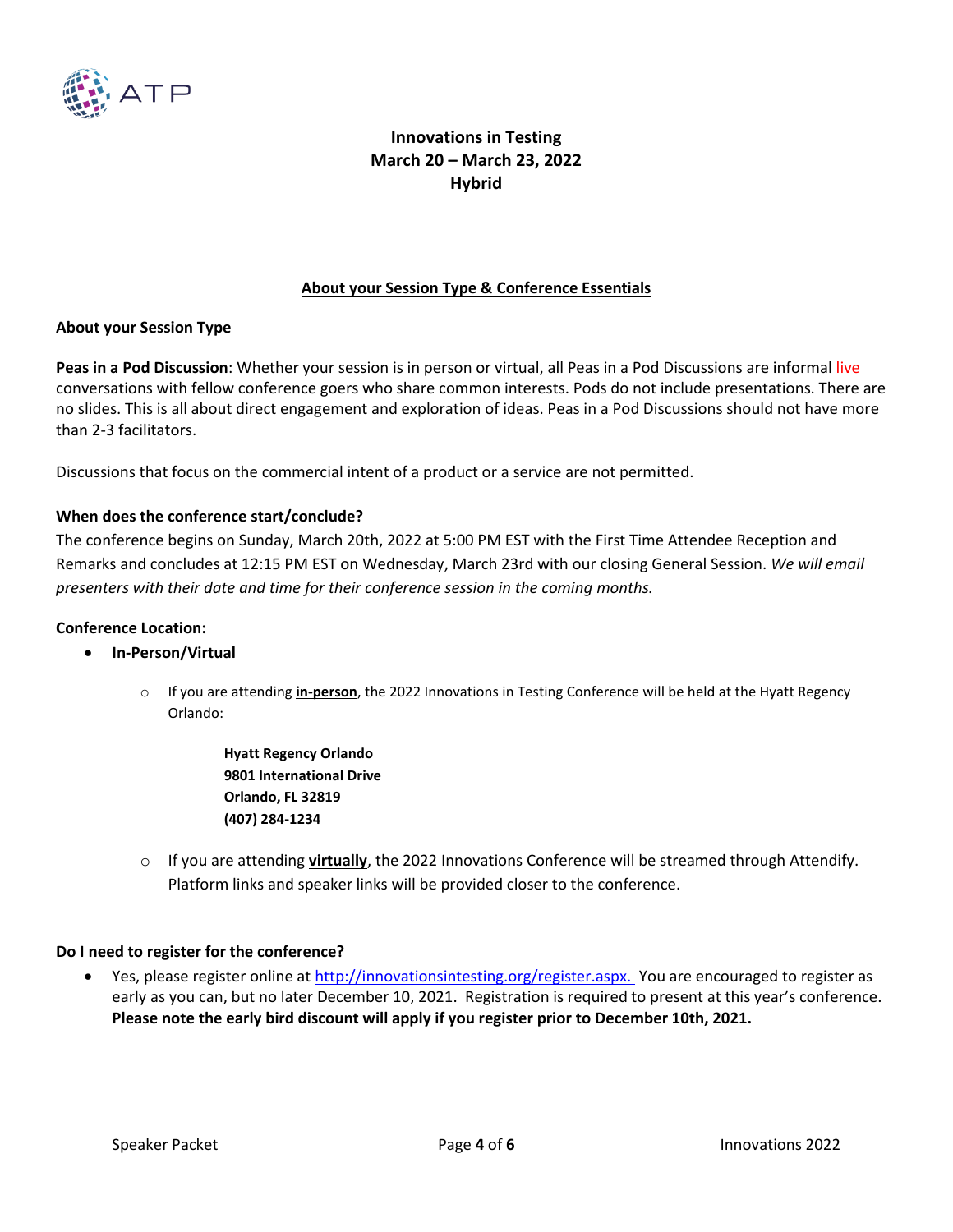

• **Do I need to make my own travel reservations if I am attending the conference in-person?** Yes, you will need to arrange all of your travel to and from the conference. Please contact the hotel directly to book your room. More information regarding lodging can be found on Page 6.

### **What equipment will my presentation room have?**

- **In-Person:** There will be no AV equipment for this session. These sessions are discussion based. No presentation needed.
- **Virtual:** Peas in a Pod sessions will be held in Zoom Meetings. Attendees will link from the platform, Attendify, into a Zoom Meeting for these discussion-based sessions. Each virtual "room" will be equipped with the following items:
	- Chat feature among the speakers and attendees
	- Designing Events Tech to help before and during the session

If you have a disability and need an accommodation in order to present at this conference, please contact Kim McManus at [atp@designingevents.com,](mailto:atp@designingevents.com) 443-293-4011.

#### **SPEAKER REGISTRATION**

All speakers participating in the conference must register for the conference. To register for the conference, please register online a[t http://innovationsintesting.org/register.aspx.](http://innovationsintesting.org/atp2022/register.aspx) The registration fees are:

| <b>ATP Member</b>             |         |  |  |
|-------------------------------|---------|--|--|
| <b>Early Bird (In-Person)</b> | \$825   |  |  |
| <b>Early Bird (Virtual)</b>   | \$250   |  |  |
| After Dec 10 (In- Person)     | \$975   |  |  |
| <b>After Dec 10 (Virtual)</b> | \$300   |  |  |
| <b>Non-member</b>             |         |  |  |
| <b>Early Bird (In-Person)</b> | \$1,090 |  |  |
| <b>Early Bird (Virtual)</b>   | \$350   |  |  |
| After Dec 10 (In-Person)      | \$1,240 |  |  |
| <b>After Dec 10 (Virtual)</b> | \$400   |  |  |